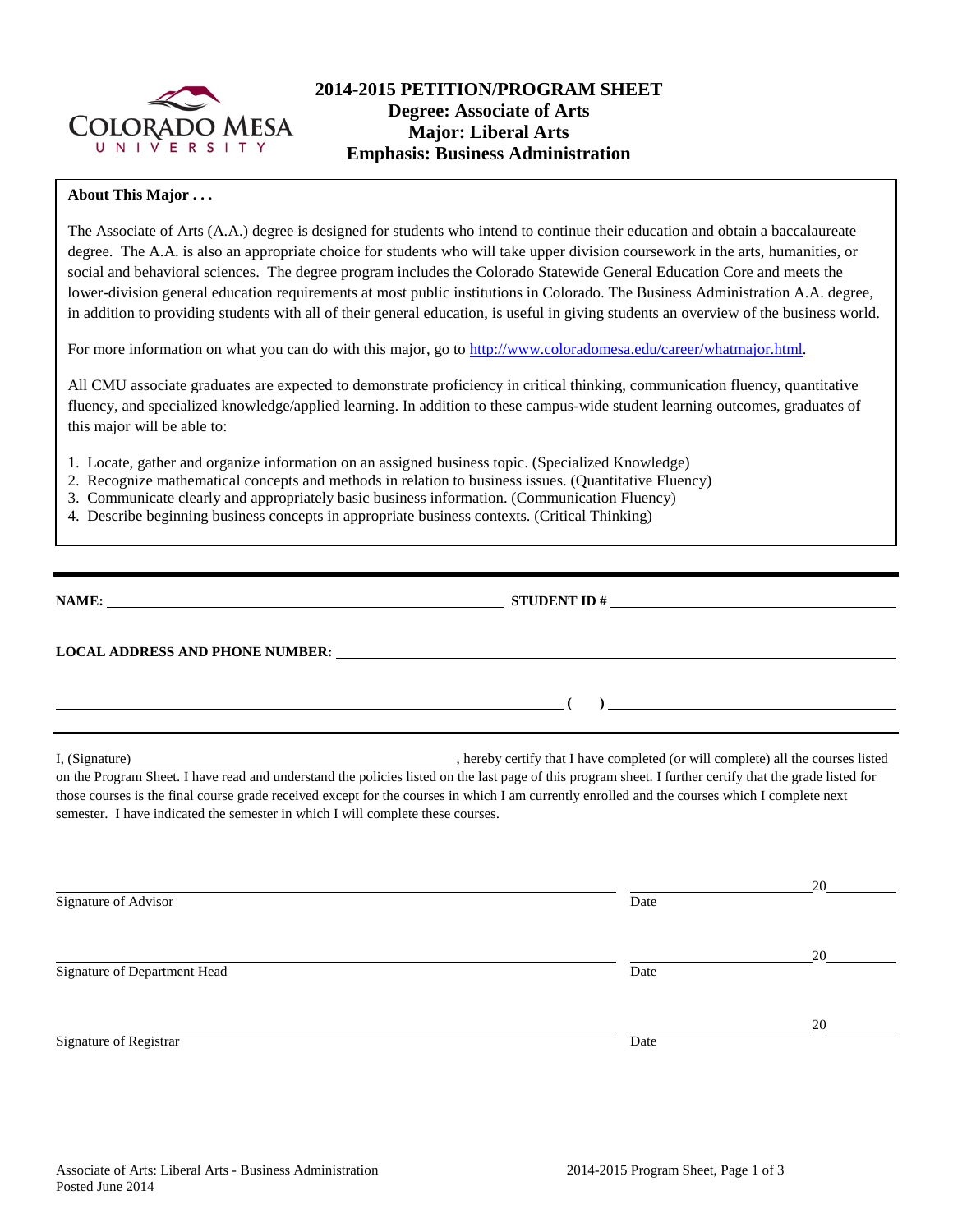| fewer than two semesters)                                                               |                                                                                                                                                                                                                                                                                                 |  |  |  |
|-----------------------------------------------------------------------------------------|-------------------------------------------------------------------------------------------------------------------------------------------------------------------------------------------------------------------------------------------------------------------------------------------------|--|--|--|
| 2.00 cumulative GPA or higher in all CMU coursework.                                    | Social and Behavioral Sciences (6 semester hours)                                                                                                                                                                                                                                               |  |  |  |
| A grade of "C" or higher must be earned in all general education<br>×                   | <b>ECON 201</b><br>Principles of Macroeconomics 3                                                                                                                                                                                                                                               |  |  |  |
| courses in order to be accepted for the transfer under the Core                         | Principles of Microeconomics 3<br><b>ECON 202</b>                                                                                                                                                                                                                                               |  |  |  |
| Transfer Agreements.                                                                    |                                                                                                                                                                                                                                                                                                 |  |  |  |
| Pre-collegiate courses (usually numbered below 100) cannot be<br>٠                      | Natural Sciences (7 semester hours, one course must include a lab)                                                                                                                                                                                                                              |  |  |  |
| used for graduation.                                                                    |                                                                                                                                                                                                                                                                                                 |  |  |  |
| A student must follow the CMU graduation requirements either<br>٠                       | <u> 1990 - John Stein, mars and de Britannie (b. 1980)</u>                                                                                                                                                                                                                                      |  |  |  |
| from 1) the program sheet for the major in effect at the time the                       |                                                                                                                                                                                                                                                                                                 |  |  |  |
| student officially declares a major; or 2) a program sheet for the                      |                                                                                                                                                                                                                                                                                                 |  |  |  |
| major approved for a year subsequent to the year during which the                       | <b>History:</b> (3 semester hours)                                                                                                                                                                                                                                                              |  |  |  |
| student officially declares the major and is approved for the student                   | <b>HIST</b><br>3                                                                                                                                                                                                                                                                                |  |  |  |
| by the department head. Because a program may have requirements                         |                                                                                                                                                                                                                                                                                                 |  |  |  |
| specific to the degree, the student should check with the faculty                       | Fine Arts (3 semester hours)                                                                                                                                                                                                                                                                    |  |  |  |
| advisor for additional criteria. It is the student's responsibility to                  |                                                                                                                                                                                                                                                                                                 |  |  |  |
| be aware of, and follow, all requirements for the degree being                          |                                                                                                                                                                                                                                                                                                 |  |  |  |
| pursued. Any exceptions or substitutions must be approved by the                        | <b>OTHER LOWER DIVISION REQUIRMENTS (5 semester hours)</b>                                                                                                                                                                                                                                      |  |  |  |
| student's faculty advisor and Department Head.                                          |                                                                                                                                                                                                                                                                                                 |  |  |  |
| When filling out the program sheet a course can be used only once.                      | Kinesiology (2 semester hours)                                                                                                                                                                                                                                                                  |  |  |  |
| See the "Undergraduate Graduation Requirements" in the catalog                          | <b>Health and Wellness</b><br><b>KINE 100</b><br>1                                                                                                                                                                                                                                              |  |  |  |
| for additional graduation information.                                                  | $\mathbf{1}$                                                                                                                                                                                                                                                                                    |  |  |  |
|                                                                                         |                                                                                                                                                                                                                                                                                                 |  |  |  |
| <b>GENERAL EDUCATION REQUIREMENTS</b> (31 semester hours)                               | Applied Studies (3 semester hours)                                                                                                                                                                                                                                                              |  |  |  |
| See the current catalog for a list of courses that fulfill the requirements             |                                                                                                                                                                                                                                                                                                 |  |  |  |
| below. If a course is on the general education list of options and a                    |                                                                                                                                                                                                                                                                                                 |  |  |  |
| requirement for your major, you must use it to fulfill the major                        | <b>BUSINESS ADMINISTRATION EMPHASIS REQUIREMENTS</b>                                                                                                                                                                                                                                            |  |  |  |
| requirement and make a different selection within the general education<br>requirement. | (18 Semester Hours)                                                                                                                                                                                                                                                                             |  |  |  |
| Course No Title<br>Sem.hrs Grade Term/Trns                                              | <b>Business Courses</b>                                                                                                                                                                                                                                                                         |  |  |  |
|                                                                                         | Principles of Financial<br>ACCT 201                                                                                                                                                                                                                                                             |  |  |  |
| English (6 semester hours, must receive a grade of "C" or better and                    | Accounting<br>3                                                                                                                                                                                                                                                                                 |  |  |  |
| must be completed by the time the student has 60 semester hours.)                       | Principles of Managerial<br>ACCT 202                                                                                                                                                                                                                                                            |  |  |  |
| <b>ENGL 111 English Composition</b><br>3                                                | Accounting<br>3                                                                                                                                                                                                                                                                                 |  |  |  |
| <b>ENGL 112 English Composition</b><br>3                                                | <b>Introduction to Business</b><br>3<br><b>BUGB 101</b><br><u> The Common State State State State State State State State State State State State State State State State State State State State State State State State State State State State State State State State State State State</u> |  |  |  |
|                                                                                         | <b>BUGB 211</b><br><b>Business Communications</b><br>3                                                                                                                                                                                                                                          |  |  |  |
| Math: MATH 113 or higher (3 semester hours, must receive a grade                        | <b>BUGB 231</b><br>Survey of Business Law<br>3<br>$\overline{\phantom{a}}$                                                                                                                                                                                                                      |  |  |  |
| of "C" or better, must be completed by the time the student has 60                      | <b>STAT 200</b><br>Probability and Statistics                                                                                                                                                                                                                                                   |  |  |  |
| semester hours.)                                                                        | or CISB 241 Intro to Business Analysis**<br>3                                                                                                                                                                                                                                                   |  |  |  |
| MATH 113 College Algebra<br>$4*$                                                        |                                                                                                                                                                                                                                                                                                 |  |  |  |
| *3 credits apply to the General Ed requirements and 1 credit applies to                 | Electives (6 semester hours)                                                                                                                                                                                                                                                                    |  |  |  |
| elective credit                                                                         | *MATH 113 College Algebra<br>1                                                                                                                                                                                                                                                                  |  |  |  |
|                                                                                         |                                                                                                                                                                                                                                                                                                 |  |  |  |
| Humanities (3 semester hours)                                                           |                                                                                                                                                                                                                                                                                                 |  |  |  |
|                                                                                         |                                                                                                                                                                                                                                                                                                 |  |  |  |
|                                                                                         |                                                                                                                                                                                                                                                                                                 |  |  |  |
|                                                                                         |                                                                                                                                                                                                                                                                                                 |  |  |  |

# **\*\* requires additional prerequisite not listed here**

60 semester hours total ( A minimum of 16 taken at CMU in no

Course No Title Sem.hrs Grade Term/Trns